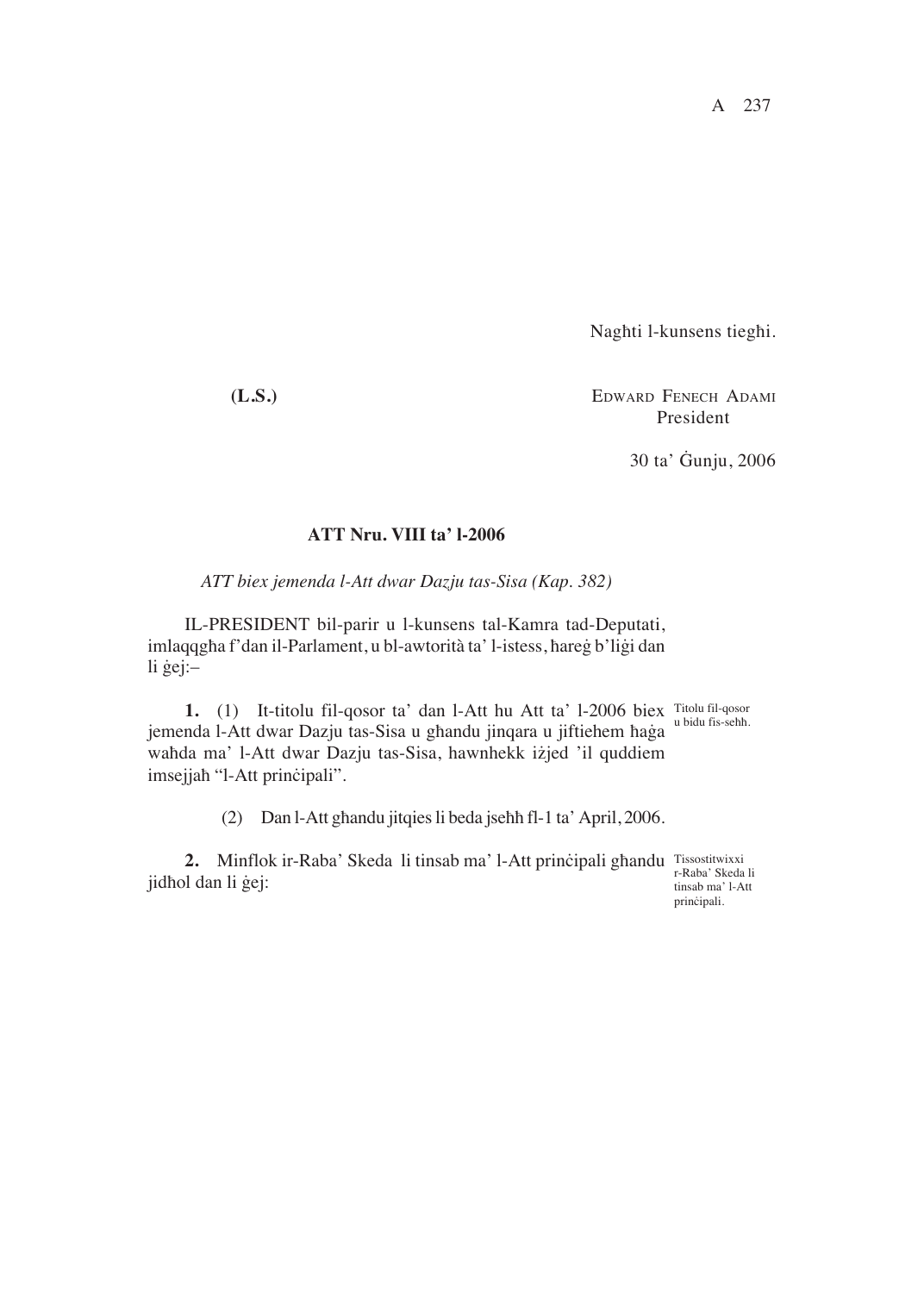## **"IR-RABA' SKEDA ENERGY PRODUCTS**

| <b>Description of Excise goods</b>                                                                                                       | <b>Rate of Excise Duty</b>        |
|------------------------------------------------------------------------------------------------------------------------------------------|-----------------------------------|
| Leaded petrol falling within CN Codes 2710.11.31, 2710.11.51<br>and 2710.11.59                                                           | Lm 224.60 per 1000 litres         |
| Unleaded petrol falling with in CN Codes 2710.11.41,<br>2710.11.45 and 2710.11.49.                                                       | Lm 203.60 per 1000 litres         |
| Gas oil falling within CN Codes 2710.19.41 to 2710.19.49,<br>excluding gas oil falling within 2710.19.49 if used for heating<br>purposes | Lm 142.70 per 1000 litres         |
| If used in the following maritime commercial activities:                                                                                 | $\text{Lm}$ 61.00 per 1000 litres |
| Bunkering operations                                                                                                                     |                                   |
| Conveyance of passengers and goods between shore<br>and ocean-going vessels                                                              |                                   |
| Dredging operations                                                                                                                      |                                   |
| Harbour Cruises                                                                                                                          |                                   |
| Inland Navigation between Malta and Gozo by vessels<br>of a tonnage less than 3,500 tons                                                 |                                   |
| Sea farming activities                                                                                                                   |                                   |
| Tugging activities                                                                                                                       |                                   |
| Navigation For Commercial Purposes Within Maltese<br><b>Territorial Waters</b>                                                           |                                   |
| If used in the following maritime commercial activity:                                                                                   |                                   |
| Inland Navigation between Malta and Gozo by vessels<br>of a tonnage of 3,500 tons or more                                                | Lm 29.10 per 1000 litres          |
| If used for electric power generation                                                                                                    | $\theta$                          |
| If used for fishing purposes as laid down by Department of<br>Fisheries                                                                  | $\theta$                          |
| If used by private pleasure seacraft for outbound voyages                                                                                | $\boldsymbol{0}$                  |
| Gas Oil falling within CN Code 2710.19.49 if used for heating<br>purposes                                                                | Lm 41.55 per 1000 litres          |
| Biodiesel (a mixture of biomass and gas oil)                                                                                             | Lm 142.70 per 1000 litres         |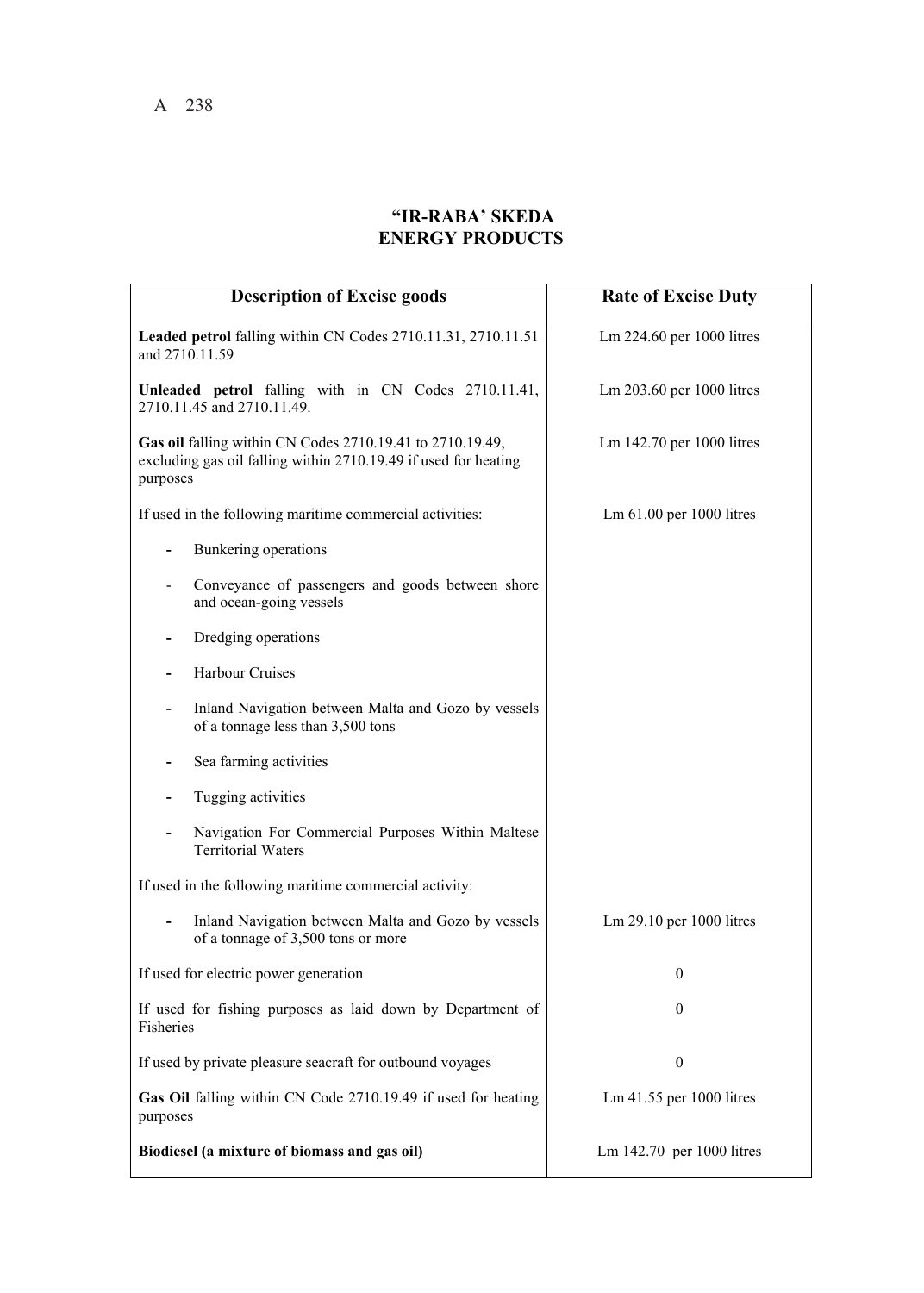| Heavy fuel oil falling within CN Codes 2710.19.61 to<br>2710.19.69.                                                                                                                                                              | Lm 6.00 per 1000 Kgs                                |
|----------------------------------------------------------------------------------------------------------------------------------------------------------------------------------------------------------------------------------|-----------------------------------------------------|
| If used for electric power generation                                                                                                                                                                                            | $\boldsymbol{0}$                                    |
| Natural gas falling within CN Codes 2711.11.00 and<br>2711.21.00                                                                                                                                                                 | $Lm$ 0.36 per 1 gigajoule,<br>gross calorific value |
| Liquid petroleum gas falling within CN Codes 2711.12 to<br>2711.13                                                                                                                                                               | Lm 15.00 per 1000 Kgs                               |
| Methane falling within CN Code 2711.29.00                                                                                                                                                                                        | Lm 15.00 per 1000 Kgs                               |
| Kerosene falling within CN Codes 2710.19.21 and 2710.19.25                                                                                                                                                                       | Lm 142.70 per 1000 litres                           |
| If used for the following purposes:                                                                                                                                                                                              | Lm 31.00 per 1000 litres                            |
| for air navigation between Malta and Gozo                                                                                                                                                                                        |                                                     |
| for testing and maintenance of aircraft engines                                                                                                                                                                                  |                                                     |
| If used by private pleasure aircraft for outbound voyages                                                                                                                                                                        | $\boldsymbol{0}$                                    |
| Electricity falling under CN Code 2716                                                                                                                                                                                           | Lm 0.15 per MWh                                     |
| Coal and Coke falling within CN Codes 2701, 2702 and 2704                                                                                                                                                                        | $Lm$ 0.06 per 1 gigajoule,                          |
| The term 'energy products' shall cover:                                                                                                                                                                                          | gross calorific value                               |
| (a) products falling within CN Codes 1507 to 1518, if<br>these are intended for use as heating fuel or motor fuel;                                                                                                               |                                                     |
| (b) products falling within CN Codes 2701, 2702 and<br>2704 to 2715;                                                                                                                                                             |                                                     |
| (c) products falling within CN Codes 2901 and 2902;                                                                                                                                                                              |                                                     |
| (d) products falling within CN Code 2905.11.00, which<br>are not of synthetic origin, if these are intended for use<br>as heating fuel or motor fuel;                                                                            |                                                     |
| (e) products falling within CN Code 3403;                                                                                                                                                                                        |                                                     |
| (f) products falling within CN Code 3811;                                                                                                                                                                                        |                                                     |
| $(g)$ products falling within CN Code 3817;                                                                                                                                                                                      |                                                     |
| (h) products falling within CN Code 3824.90.99 if<br>these are intended for use as heating fuel or motor fuel;                                                                                                                   |                                                     |
| (i) electricity falling within CN Code 2716. Energy<br>products other than those for which a level of duty is<br>specified above shall be subject to excise duty if<br>intended for use, offered for sale or used as motor fuel. |                                                     |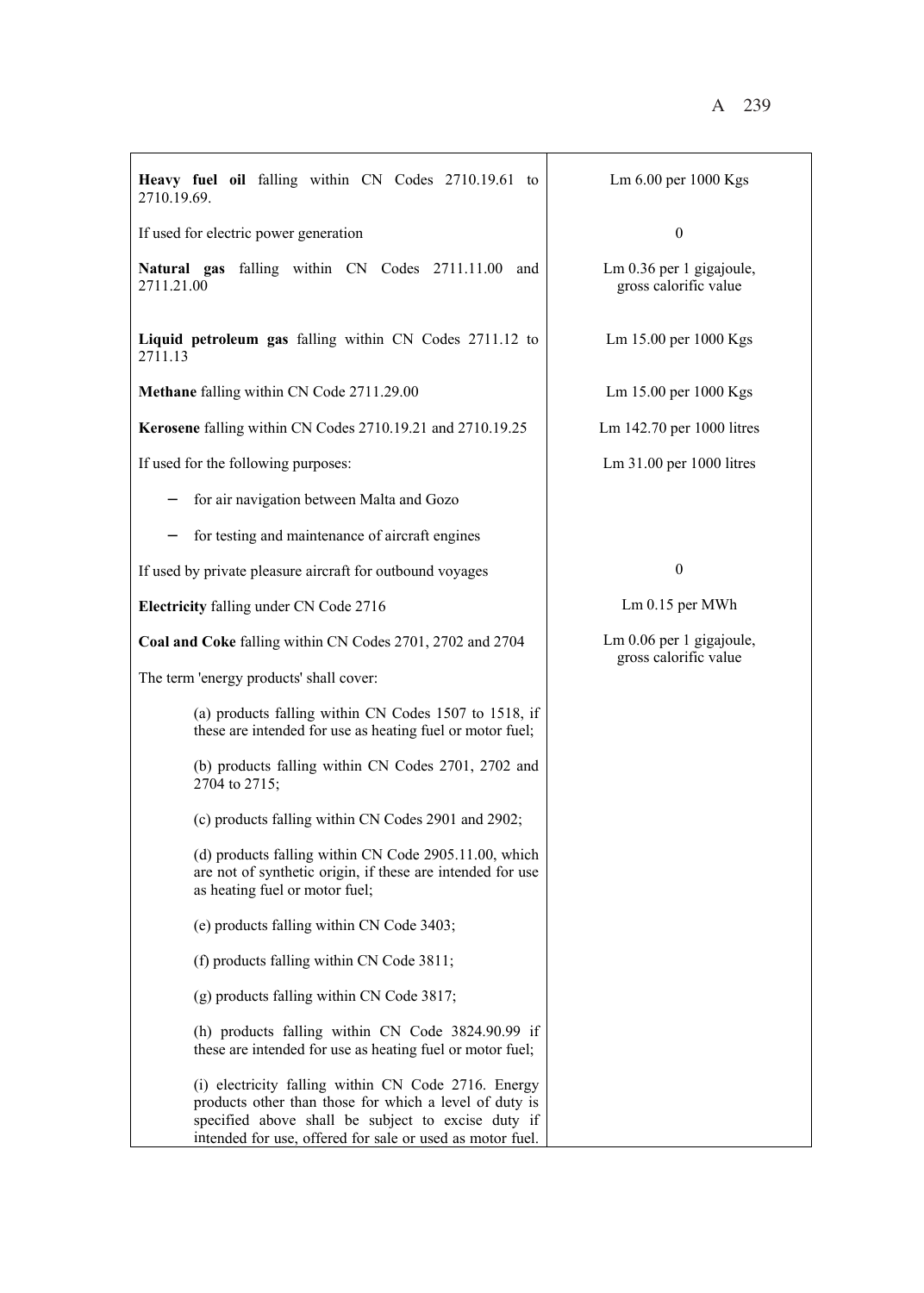| The rate of duty to be charged shall be fixed at the rate<br>for the equivalent motor fuel. In addition to the taxable<br>products listed above, any product intended for use,<br>offered for sale or used as motor fuel, or as additive or<br>extender in motor fuels, shall be taxed as motor fuel.                                                |  |
|------------------------------------------------------------------------------------------------------------------------------------------------------------------------------------------------------------------------------------------------------------------------------------------------------------------------------------------------------|--|
| In addition to the taxable products listed above, any<br>hydrocarbon, except for peat, intended for use, offered for sale<br>or used for heating purposes, shall be taxed as motor fuel.                                                                                                                                                             |  |
| <b>EXEMPTIONS</b>                                                                                                                                                                                                                                                                                                                                    |  |
| Energy products used for purposes other than as motor fuels or<br>as heating fuels are exempt from the payment of excise duty<br>under such conditions which the Minister may prescribe for the<br>purpose of ensuring the correct and straightforward application<br>of such exemptions and of preventing any evasion, avoidance or<br>abuse.       |  |
| The biomass content (i.e. the percentage element) in Biodiesel is<br>exempted from the payment of excise duty under fiscal control<br>where such energy products are made up of, or contain, one or<br>more of the following products:                                                                                                               |  |
| - products falling within CN Codes 1507 to 1518;                                                                                                                                                                                                                                                                                                     |  |
| - products falling within CN Codes 3824.90.55 and<br>3824.90.80 to 3824.90.99 for their components<br>produced from biomass;                                                                                                                                                                                                                         |  |
| - products falling within CN Codes 2207.20.00 and<br>2905 11 00 which are not of synthetic origin;                                                                                                                                                                                                                                                   |  |
| - products produced from biomass, including products<br>falling within CN Codes 4401 and 4402;                                                                                                                                                                                                                                                       |  |
| - products which contain water (CN Codes 2201 and<br>2851.00.10).                                                                                                                                                                                                                                                                                    |  |
| "Biomass" shall mean the biodegradable fraction of products,<br>waste and residues from agriculture (including vegetal and<br>animal substances), forestry and related industries, as well as the<br>biodegradable fraction of industrial and municipal waste.                                                                                       |  |
| Note: Beginning from 1 December 2005, and then cumulatively<br>in each consecutive month during the period ending 30<br>November, 2007, Lm1.25 per 1,000 litres will be deducted from<br>the prevailing rates of excise duty as shown in the Fourth<br>Schedule on Unleaded petrol falling within CN Codes<br>2710.11.41, 2710.11.45 and 2710.11.49. |  |
|                                                                                                                                                                                                                                                                                                                                                      |  |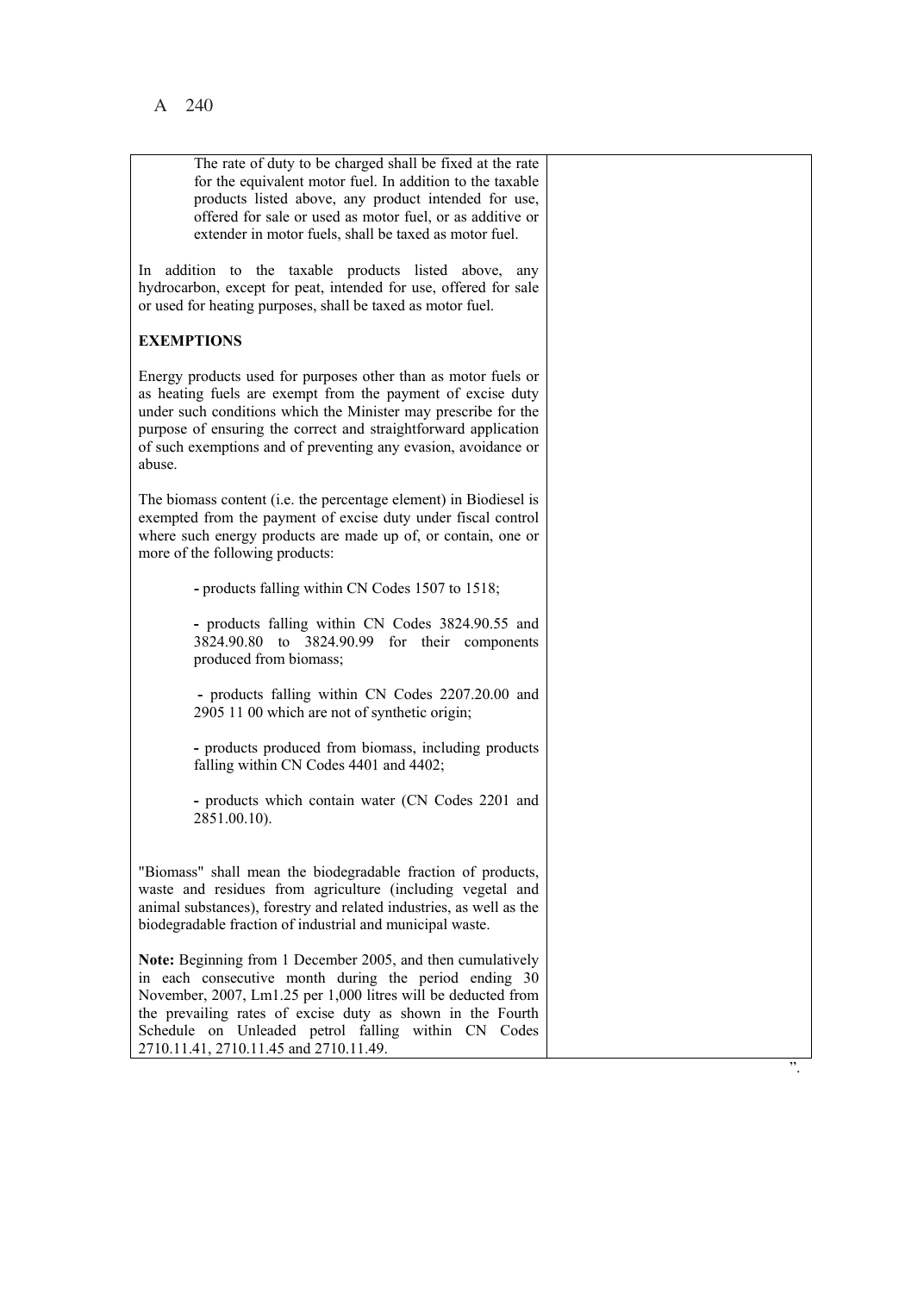Mghoddi mill-Kamra tad-Deputati fis-Seduta Nru. 401 tas-26 ta' Gunju, 2006.

**ANTON TABONE** Speaker

RICHARD J. CAUCHI Skrivan tal-Kamra tad-Deputati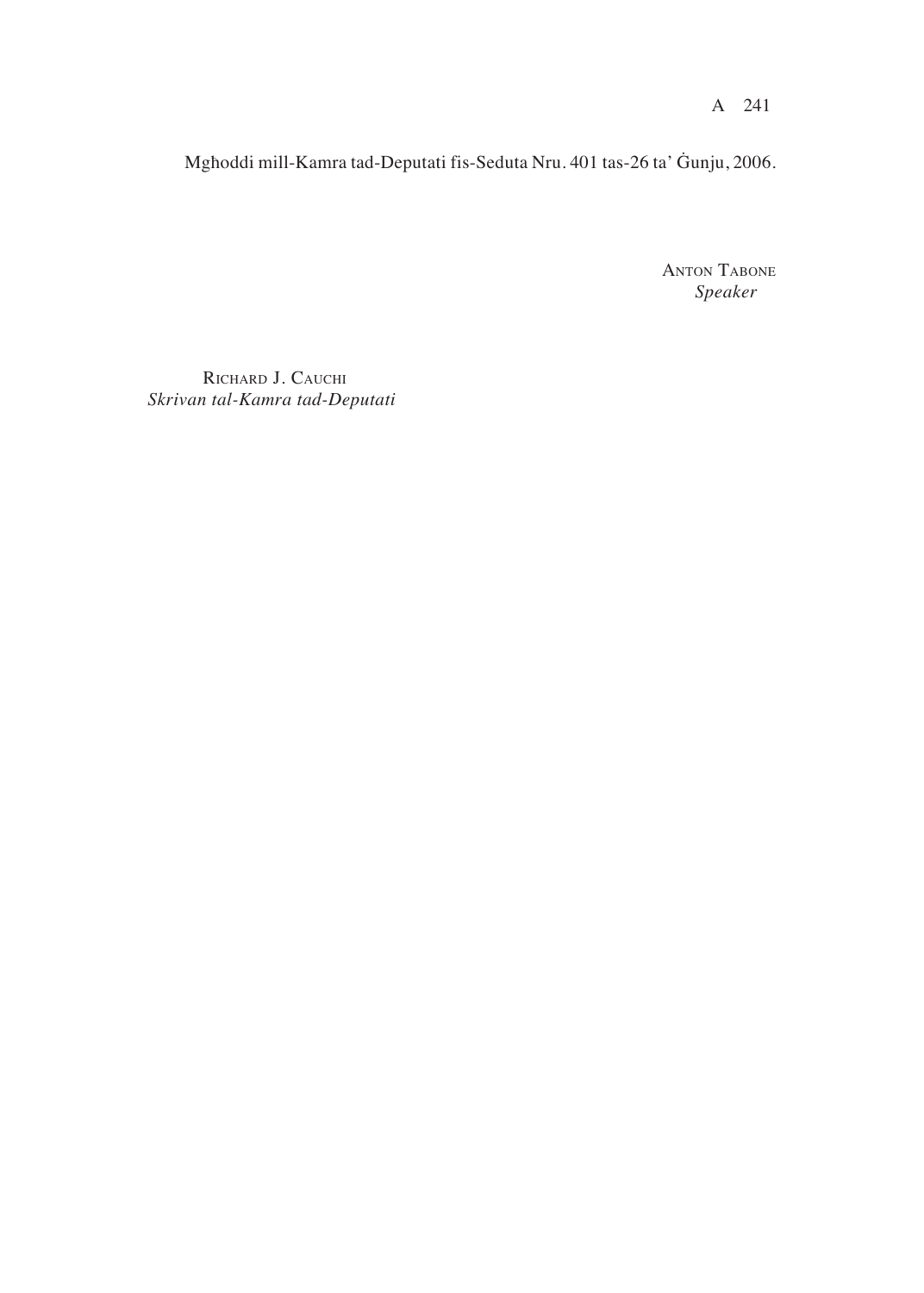I assent.

**(L.S.)** EDWARD FENECH ADAMI President

30th June, 2006

## **ACT No. VIII of 2006**

*AN ACT to amend the Excise Duty Act (Cap. 382)*

BE IT ENACTED by the President, by and with the advice and consent of the House of Representatives, in this present Parliament assembled, and by the authority of the same, as follows:-

Short title and commencement.

**1.** (1) The short title of this Act is Excise Duty (Amendment) Act, 2006 and the Act shall be read and construed as one with the Excise Duty Act, hereinafter referred to as "the principal Act".

(2) This Act shall be deemed to have come into force on the 1<sup>st</sup> April, 2006.

Substitution of the Fourth Schedule to the principal Act.

**2.** For the Fourth Schedule to the principal Act there shall be substituted the following: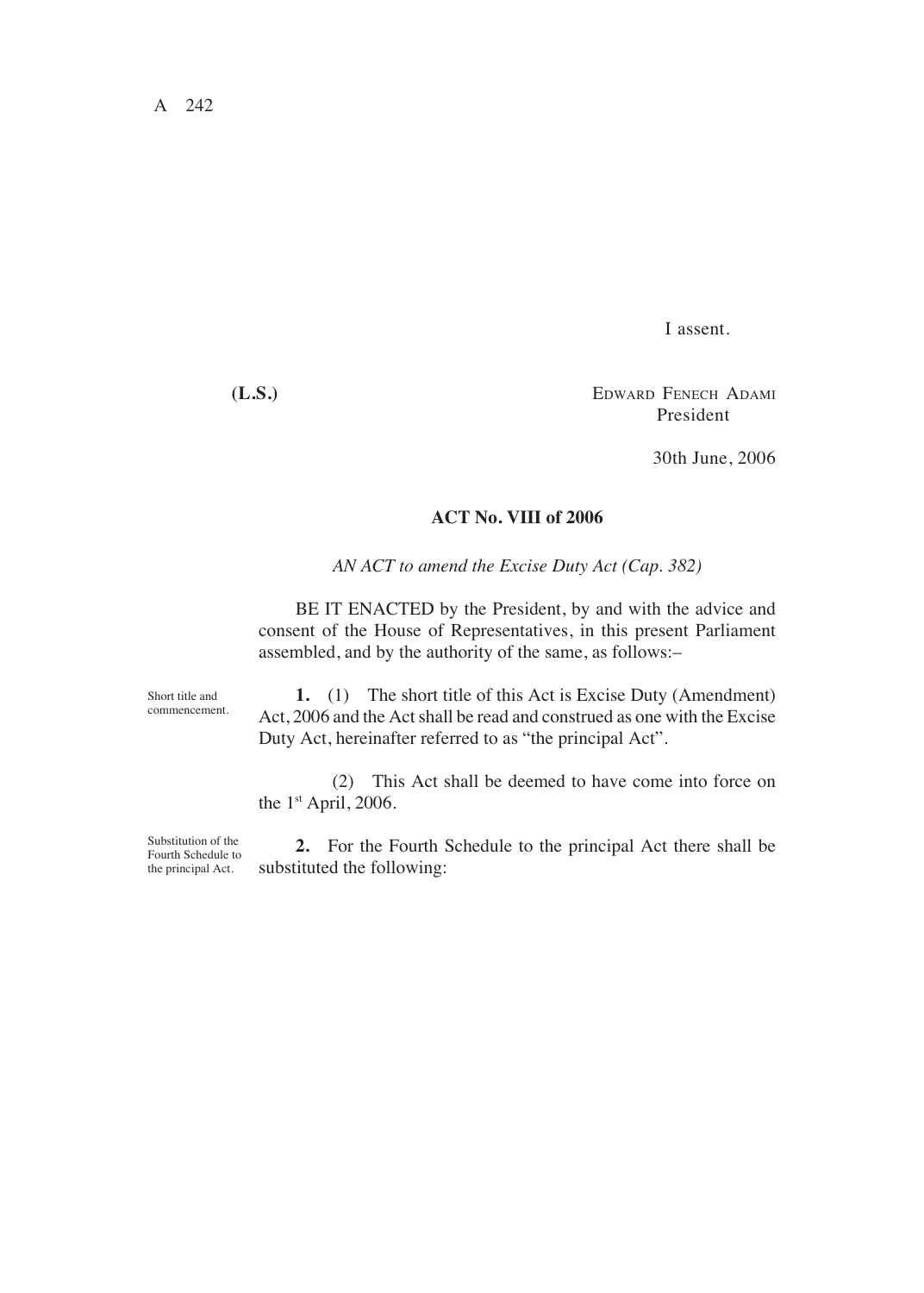## **"FOURTH SCHEDULE ENERGY PRODUCTS**

| <b>Description of Excise goods</b>                                                                                                       | <b>Rate of Excise Duty</b> |
|------------------------------------------------------------------------------------------------------------------------------------------|----------------------------|
| Leaded petrol falling within CN Codes 2710.11.31, 2710.11.51<br>and 2710.11.59                                                           | Lm 224.60 per 1000 litres  |
| Unleaded petrol falling with in CN Codes 2710.11.41,<br>2710.11.45 and 2710.11.49.                                                       | Lm 203.60 per 1000 litres  |
| Gas oil falling within CN Codes 2710.19.41 to 2710.19.49<br>excluding gas oil falling within 2710.19.49 if used for heating<br>purposes. | Lm 142.70 per 1000 litres  |
| If used in the following maritime commercial activities:                                                                                 | Lm 61.00 per 1000 litres   |
| Bunkering operations                                                                                                                     |                            |
| Conveyance of passengers and goods between shore<br>and ocean-going vessels                                                              |                            |
| Dredging operations                                                                                                                      |                            |
| <b>Harbour Cruises</b>                                                                                                                   |                            |
| Inland Navigation between Malta and Gozo by vessels<br>of a tonnage less than 3,500 tons                                                 |                            |
| Sea farming activities                                                                                                                   |                            |
| Tugging activities                                                                                                                       |                            |
| Navigation For Commercial Purposes Within Maltese<br><b>Territorial Waters</b>                                                           |                            |
| If used in the following maritime commercial activity:                                                                                   |                            |
| Inland Navigation between Malta and Gozo by vessels<br>of a tonnage of 3,500 tons or more                                                | Lm 29.10 per 1000 litres   |
| If used for electric power generation                                                                                                    | $\boldsymbol{0}$           |
| If used for fishing purposes as laid down by Department of<br>Fisheries                                                                  | $\boldsymbol{0}$           |
| If used by private pleasure seacraft for outbound voyages                                                                                | $\boldsymbol{0}$           |
| Gas Oil falling within CN Code 2710.19.49 if used for heating<br>purposes                                                                | Lm 41.55 per 1000 litres   |
| Biodiesel (a mixture of biomass and gas oil)                                                                                             | Lm 142.70 per 1000 litres  |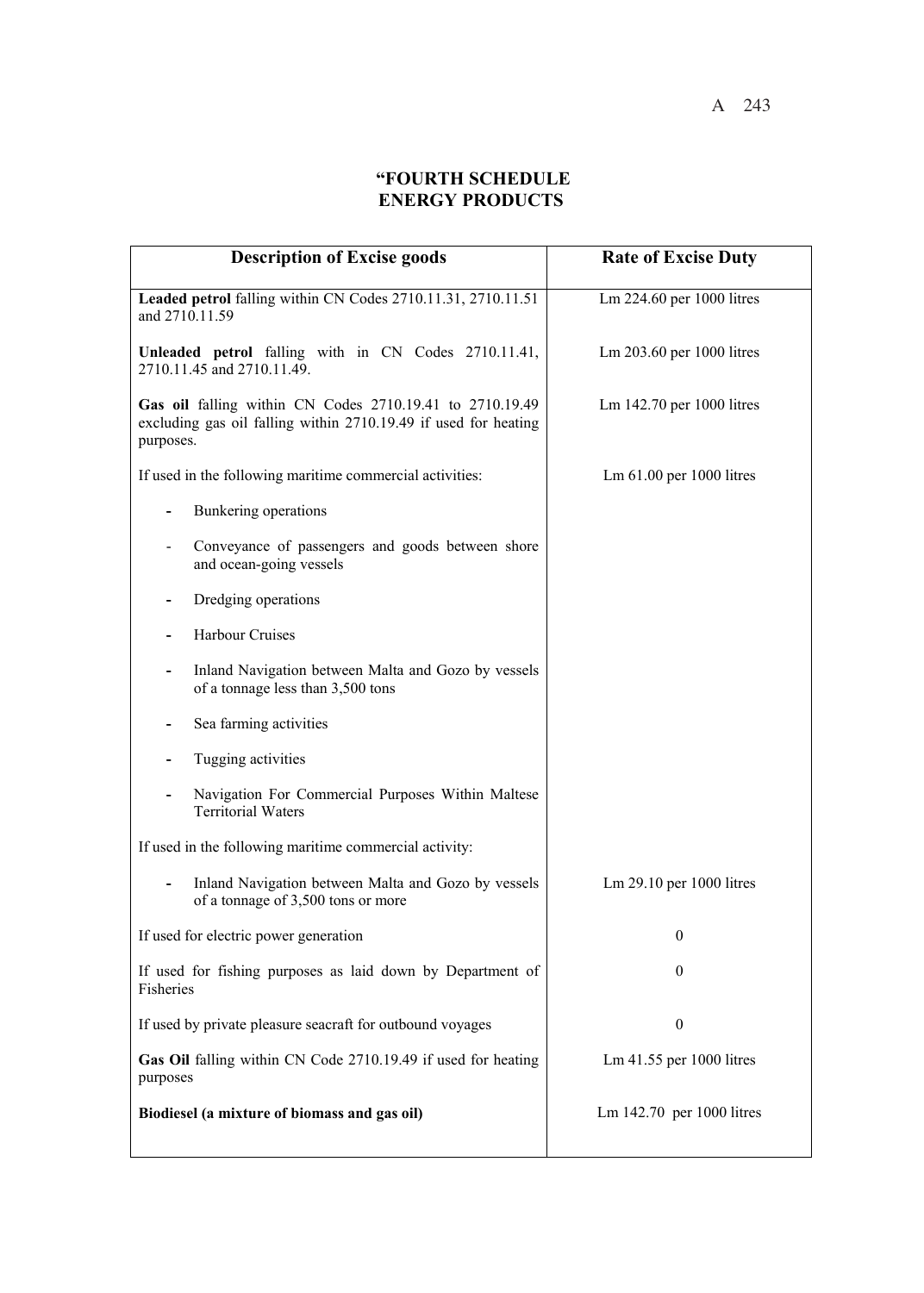| Heavy fuel oil falling within CN Codes 2710.19.61 to<br>2710.19.69.                                                                                                                                                                                                                           | Lm 6.00 per 1000 Kgs                              |
|-----------------------------------------------------------------------------------------------------------------------------------------------------------------------------------------------------------------------------------------------------------------------------------------------|---------------------------------------------------|
| If used for electric power generation                                                                                                                                                                                                                                                         | $\boldsymbol{0}$                                  |
| Natural gas falling within CN Codes 2711.11.00<br>and<br>2711.21.00                                                                                                                                                                                                                           | Lm 0.36 per 1 gigajoule,<br>gross calorific value |
| Liquid petroleum gas falling within CN Codes 2711.12 to<br>2711.13                                                                                                                                                                                                                            | Lm 15.00 per 1000 Kgs                             |
| Methane falling within CN Code 2711.29.00                                                                                                                                                                                                                                                     | Lm 15.00 per 1000 Kgs                             |
| Kerosene falling within CN Codes 2710.19.21 and 2710.19.25                                                                                                                                                                                                                                    | Lm 142.70 per 1000 litres                         |
| If used for the following purposes:                                                                                                                                                                                                                                                           | Lm 31.00 per 1000 litres                          |
| for air navigation between Malta and Gozo                                                                                                                                                                                                                                                     |                                                   |
| for testing and maintenance of aircraft engines                                                                                                                                                                                                                                               |                                                   |
| If used by private pleasure aircraft for outbound voyages                                                                                                                                                                                                                                     | $\boldsymbol{0}$                                  |
| Electricity falling under CN Code 2716                                                                                                                                                                                                                                                        | $Lm$ 0.15 per MWh                                 |
| Coal and Coke falling within CN Codes 2701, 2702 and 2704                                                                                                                                                                                                                                     | Lm 0.06 per 1 gigajoule,<br>gross calorific value |
| The term 'energy products' shall cover:                                                                                                                                                                                                                                                       |                                                   |
| (a) products falling within CN Codes 1507 to 1518, if<br>these are intended for use as heating fuel or motor fuel;                                                                                                                                                                            |                                                   |
| (b) products falling within CN Codes 2701, 2702 and<br>2704 to 2715;                                                                                                                                                                                                                          |                                                   |
| (c) products falling within CN Codes 2901 and 2902;                                                                                                                                                                                                                                           |                                                   |
| (d) products falling within CN Code 2905.11.00, which<br>are not of synthetic origin, if these are intended for use<br>as heating fuel or motor fuel;                                                                                                                                         |                                                   |
| (e) products falling within CN Code 3403;                                                                                                                                                                                                                                                     |                                                   |
| (f) products falling within CN Code 3811;                                                                                                                                                                                                                                                     |                                                   |
| (g) products falling within CN Code 3817;                                                                                                                                                                                                                                                     |                                                   |
| (h) products falling within CN Code 3824.90.99 if<br>these are intended for use as heating fuel or motor fuel;                                                                                                                                                                                |                                                   |
| (i) electricity falling within CN Code 2716. Energy<br>products other than those for which a level of duty is<br>specified above shall be subject to excise duty if<br>intended for use, offered for sale or used as motor fuel.<br>The rate of duty to be charged shall be fixed at the rate |                                                   |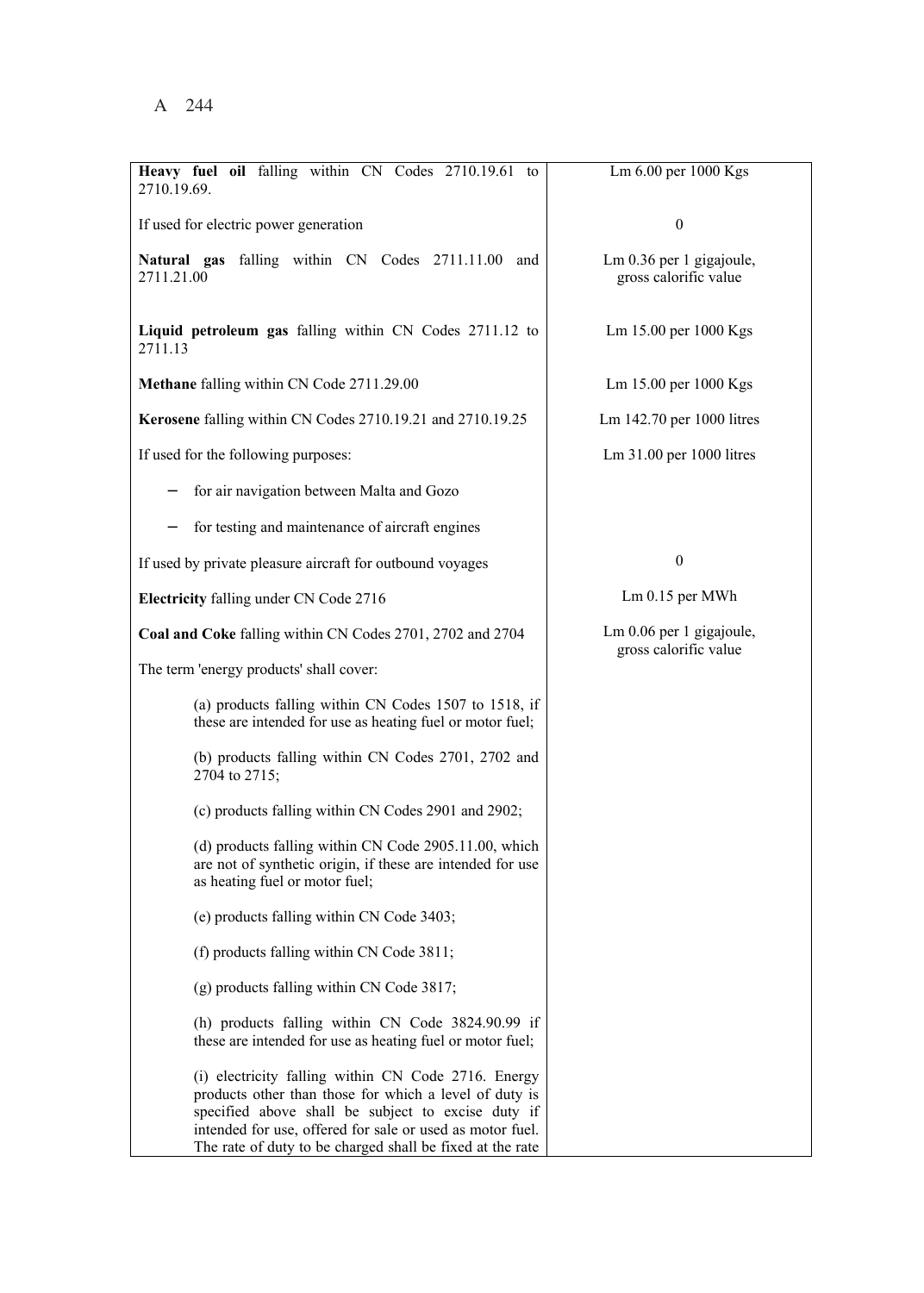| for the equivalent motor fuel. In addition to the taxable<br>products listed above, any product intended for use,<br>offered for sale or used as motor fuel, or as additive or<br>extender in motor fuels, shall be taxed as motor fuel.                                                                                                             |    |
|------------------------------------------------------------------------------------------------------------------------------------------------------------------------------------------------------------------------------------------------------------------------------------------------------------------------------------------------------|----|
| In addition to the taxable products listed above, any<br>hydrocarbon, except for peat, intended for use, offered for sale<br>or used for heating purposes, shall be taxed as motor fuel.                                                                                                                                                             |    |
| <b>EXEMPTIONS</b>                                                                                                                                                                                                                                                                                                                                    |    |
| Energy products used for purposes other than as motor fuels or<br>as heating fuels are exempt from the payment of excise duty<br>under such conditions which the Minister may prescribe for the<br>purpose of ensuring the correct and straightforward application<br>of such exemptions and of preventing any evasion, avoidance or<br>abuse.       |    |
| The biomass content (i.e. the percentage element) in Biodiesel is<br>exempted from the payment of excise duty under fiscal control<br>where such energy products are made up of, or contain, one or<br>more of the following products:                                                                                                               |    |
| - products falling within CN Codes 1507 to 1518;                                                                                                                                                                                                                                                                                                     |    |
| - products falling within CN Codes 3824.90.55 and<br>3824.90.80 to 3824.90.99 for their components<br>produced from biomass;                                                                                                                                                                                                                         |    |
| - products falling within CN Codes 2207.20.00 and<br>2905 11 00 which are not of synthetic origin;                                                                                                                                                                                                                                                   |    |
| - products produced from biomass, including products<br>falling within CN Codes 4401 and 4402;                                                                                                                                                                                                                                                       |    |
| - products which contain water (CN Codes 2201 and<br>2851.00.10).                                                                                                                                                                                                                                                                                    |    |
| "Biomass" shall mean the biodegradable fraction of products,<br>waste and residues from agriculture (including vegetal and<br>animal substances), forestry and related industries, as well as the<br>biodegradable fraction of industrial and municipal waste.                                                                                       |    |
| Note: Beginning from 1 December 2005, and then cumulatively<br>in each consecutive month during the period ending 30<br>November, 2007, Lm1.25 per 1,000 litres will be deducted from<br>the prevailing rates of excise duty as shown in the Fourth<br>Schedule on Unleaded petrol falling within CN Codes<br>2710.11.41, 2710.11.45 and 2710.11.49. |    |
|                                                                                                                                                                                                                                                                                                                                                      | ,, |